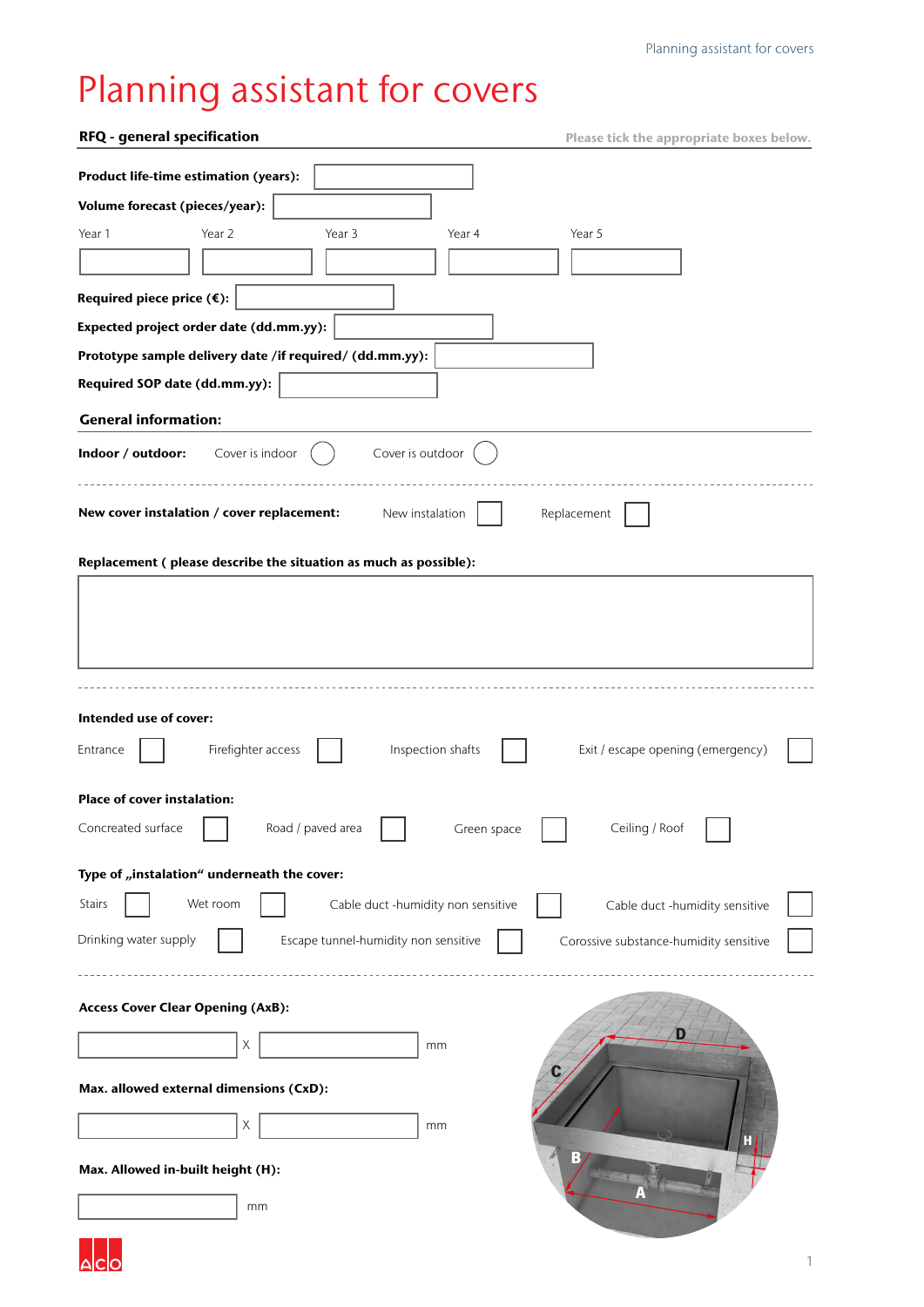| Limited weight of signle part required:<br>Yes<br>No.                                                                                                                                         |
|-----------------------------------------------------------------------------------------------------------------------------------------------------------------------------------------------|
| Required weight of single part:                                                                                                                                                               |
| kg                                                                                                                                                                                            |
| Frequency of cover being driven over:                                                                                                                                                         |
| Occasionally<br>Rarely<br>Frequently<br>Very frequently                                                                                                                                       |
| Frequnecy of cover being opened:                                                                                                                                                              |
| Frequently<br>Very frequently<br>Occasionally<br>Rarely                                                                                                                                       |
| <b>Infill Required:</b><br>Yes<br>No                                                                                                                                                          |
| Infill depth:                                                                                                                                                                                 |
| 120mm<br>80mm<br>15mm<br>35mm<br>50mm<br>65mm                                                                                                                                                 |
| Infill type:                                                                                                                                                                                  |
| Natural stoone<br>Tiles<br>Asphalt<br>concrete<br>Wood<br>Pavement                                                                                                                            |
| Classification of environments cover would be exposed from top/bottom side<br>According to EN ISO 12944-2, the environment is devided into six atmospheric corrosivity categories as follows: |
| C5 "I" -very high /industrial<br>C3 -medium<br>C4-high<br>C1 -very low<br>$C2$ -low                                                                                                           |
| C5 "M" -very high/marine                                                                                                                                                                      |
| Temperature differ from top / bottom side:<br>No<br>Yes                                                                                                                                       |
| <b>Parameters / features:</b>                                                                                                                                                                 |
| Load Class (LC):                                                                                                                                                                              |
| Can be driven over<br>Temperature differ from top / bottom side:<br>Can be walked on only                                                                                                     |
| Can be driven over:                                                                                                                                                                           |
| By trucks up to 60t<br>By vans up to 7,5t<br>By passenger cars up to 3,5t                                                                                                                     |
| Other loads:<br>Heavy duty (airports)<br>Heavy duty (industrial areas)                                                                                                                        |
| specified by customer (EN124):                                                                                                                                                                |
| F900<br>C250<br>E600<br>A15<br>B125<br>D400                                                                                                                                                   |
| specified by customer (EN 1253-4):                                                                                                                                                            |
| N250<br>P400<br>L15<br>M125                                                                                                                                                                   |
| <b>Material:</b>                                                                                                                                                                              |
| Stainless steel<br>Galvanised steel<br>Steinless steel V2A<br>Steinless steel V4A<br>Aluminium                                                                                                |
| Fire proof resistance:                                                                                                                                                                        |
| Not required<br>E130<br>E160<br>E190<br>E190                                                                                                                                                  |